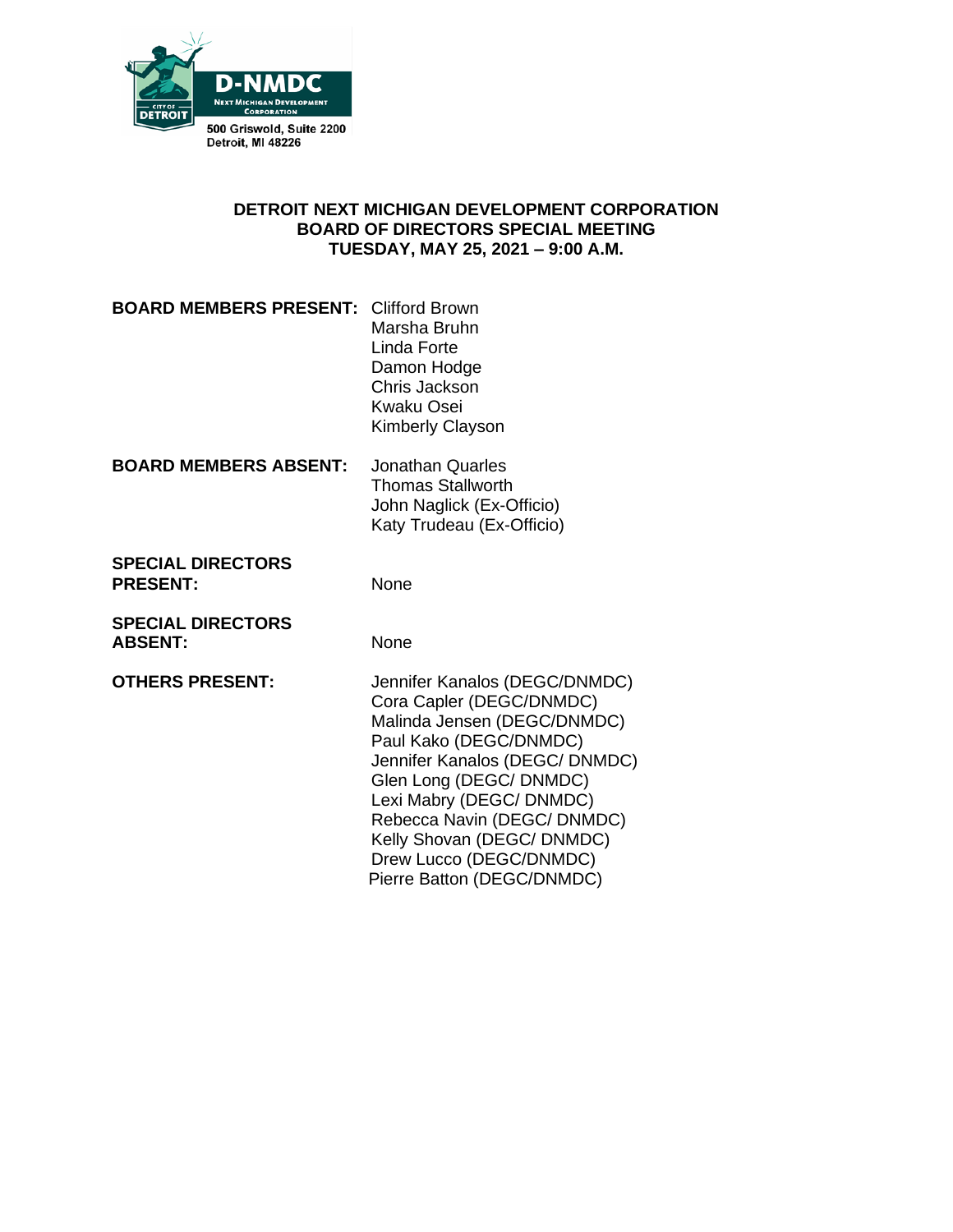

### **MINUTES OF THE DETROIT NEXT MICHIGAN DEVELOPMENT CORPORATION BOARD OF DIRECTORS SPECIAL MEETING TUESDAY, MAY 25, 2021 HELD VIA ZOOM VIRTUAL MEETING 9:00 A.M.**

### **CALL TO ORDER**

Chairperson Forte called the special meeting of the Detroit Next Michigan Development Corporation Board of Directors to order at 9:01 a.m. A roll call was conducted, and a quorum was established.

#### **GENERAL**

#### **Approval of Minutes**

Ms. Forte asked if there were any additions, deletions or corrections to the minutes of the June 9, 2020 Regular Board meeting.

Hearing none, Ms. Forte called for a motion:

Ms. Bruhn made a motion approving the minutes of the June 9, 2020 Regular Board meeting, as presented. Mr. Hodge seconded the motion. DNMDC Resolution Code 21-05-02-07 was approved.

#### **ADMINISTRATION**

#### **Adoption of Budget for FY 2020-2021**

Ms. Kanalos reviewed the proposed budget for FY 2021-2022.

With there being no questions or discussion, Ms. Forte called for a motion:

Mr. Hodge made a motion approving the DNMDC Budget for FY 2021-2022 as presented. Ms. Bruhn seconded the motion.

DNMDC Resolution Code 21-05-01-28 was approved.

#### **Professional Services Agreement with DEGC for FY 2021-2022**

Ms. Kanalos stated that on July 1, 2020, the Detroit Next Michigan Development Corporation (the "DNMDC") entered into a professional services agreement (the "Agreement") with the Detroit Economic Growth Corporation (the "DEGC") by which the DEGC provides administrative services to the DNMDC.

The term of the Agreement expires on June 30, 2021. The DNMDC, recognizing the needed and valuable services provided by the DEGC, desires to extend the term of the Agreement for an additional 12-month term to expire June 30, 2022.

Attached for the DNMDC Board's review and approval was a resolution approving the Agreement (Exhibit "A") to the resolution.

With there being no questions or discussion, Ms. Forte called for a motion.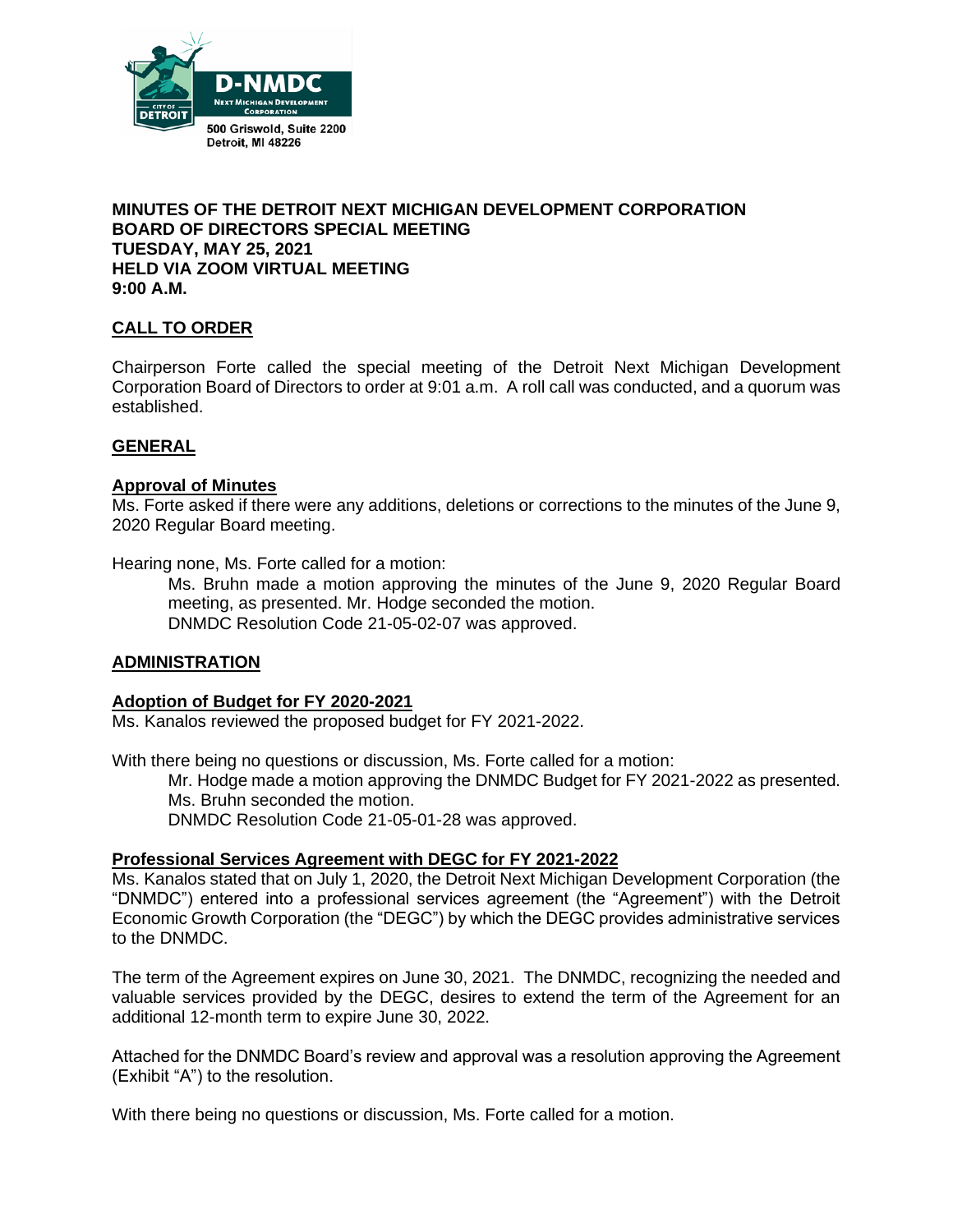

Mr. Hodge made a motion approving the DEGC/DNMDC Contract for FY 2021-22 as presented. Ms. Bruhn seconded the motion. EDC Resolution Code 21-05-01-29 was approved.

Mr. Brown joined the meeting at 9:04 am.

### **Election of Officers**

Ms. Kanalos advised that pursuant to provisions of the Detroit Next Michigan Development Corporation's (DNMDC's) bylaws, election of Officers of the Board of Directors is required annually.

The current officers are as follows:

Linda Forte, Chairperson Jonathan Quarles, Vice Chairperson Marsha Bruhn, Secretary Thomas Stallworth, Treasurer

Staff proposes that the Chairperson open the floor to nominations.

Ms. Forte opened the floor to nominations for Election of Officers.

Mr. Hodge made a motion to nominate and elect the current slate to serve another term. Ms. Clayson supported the motion. DNMDC Resolution Code 21-05-01-30 was approved.

### **Schedule of Regular DNMDC Board Meetings for FY 2021-2022**

Ms. Kanalos advised that included in the Board material for review and approval is a resolution adopting a schedule indicating dates of the DNMDC Board's regular meetings for the fiscal year 2021-2022.

With there being no objection to the proposed meeting dates, Ms. Forte called for a motion: Ms. Bruhn made a motion approving the DNMDC Schedule of Regular Board Meetings for FY 2021-22 as presented. Mr. Jackson seconded the motion. DNMDC Resolution Code 21-05-01-31 was approved.

#### **PROJECTS**

None.

#### **OTHER MATTERS**

None.

**PUBLIC COMMENT**

None.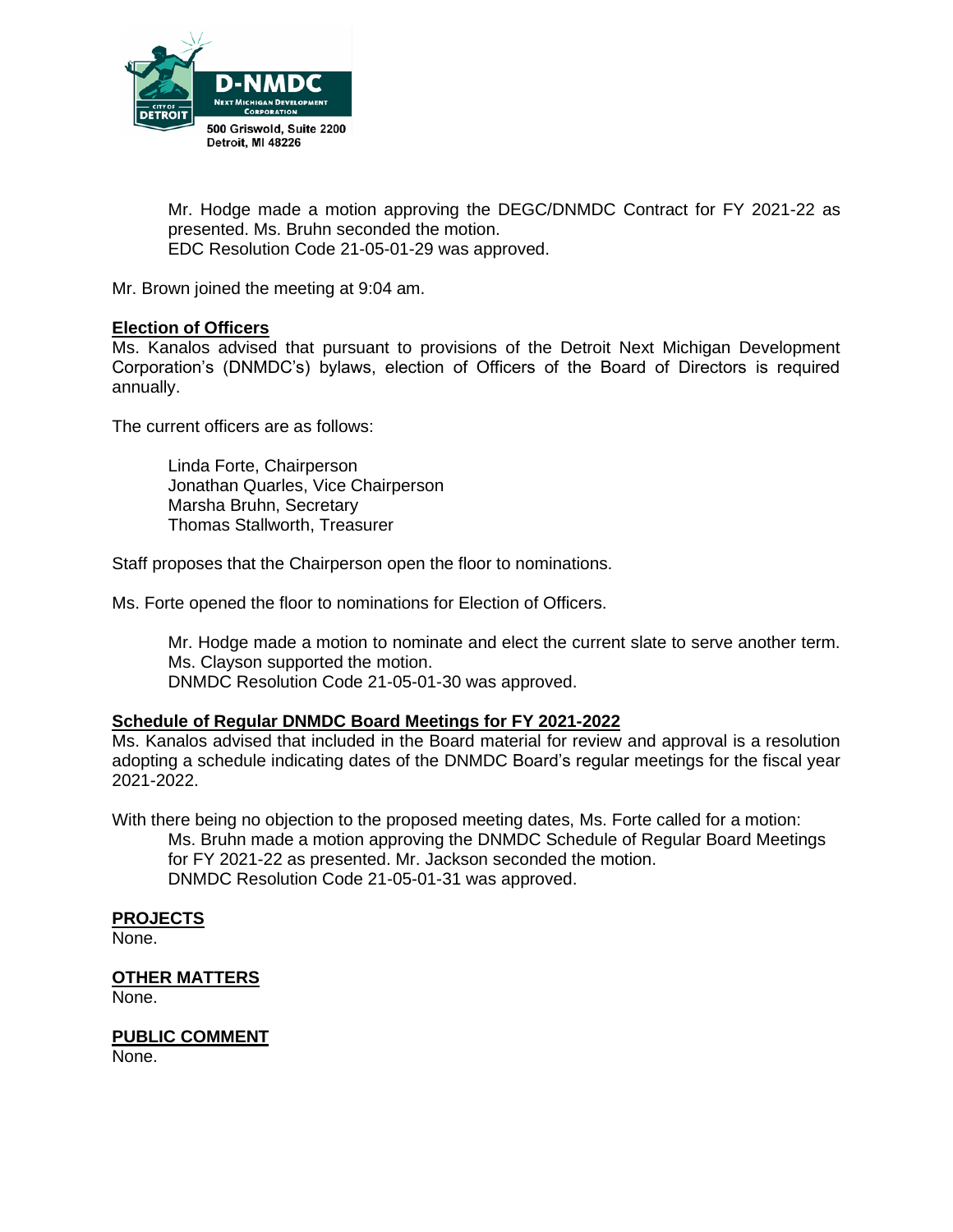

### **ADJOURNMENT**

With there being no further business to come before the Board, on a motion by Mr. Osei, seconded by Ms. Bruhn, Ms. Forte adjourned the meeting at 9:09 a.m.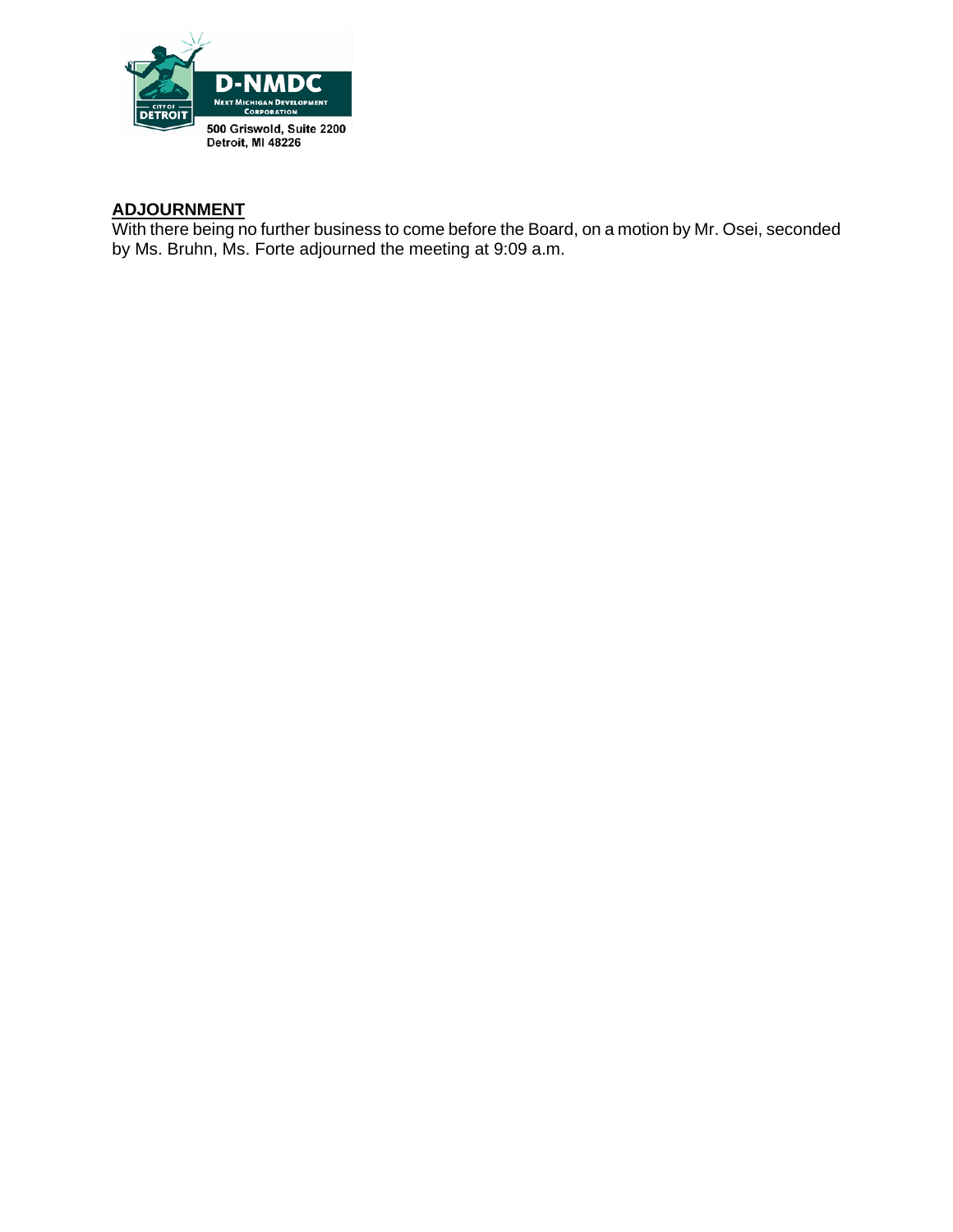

### **APPROVAL OF MINUTES OF JUNE 9, 2020**

**RESOLVED** that the minutes of the Regular meeting of June 9, 2020 are hereby approved and all actions taken by the Directors present at such meeting, as set forth in such minutes, are hereby in all respects ratified and approved as actions of the Detroit Next Michigan Development Corporation.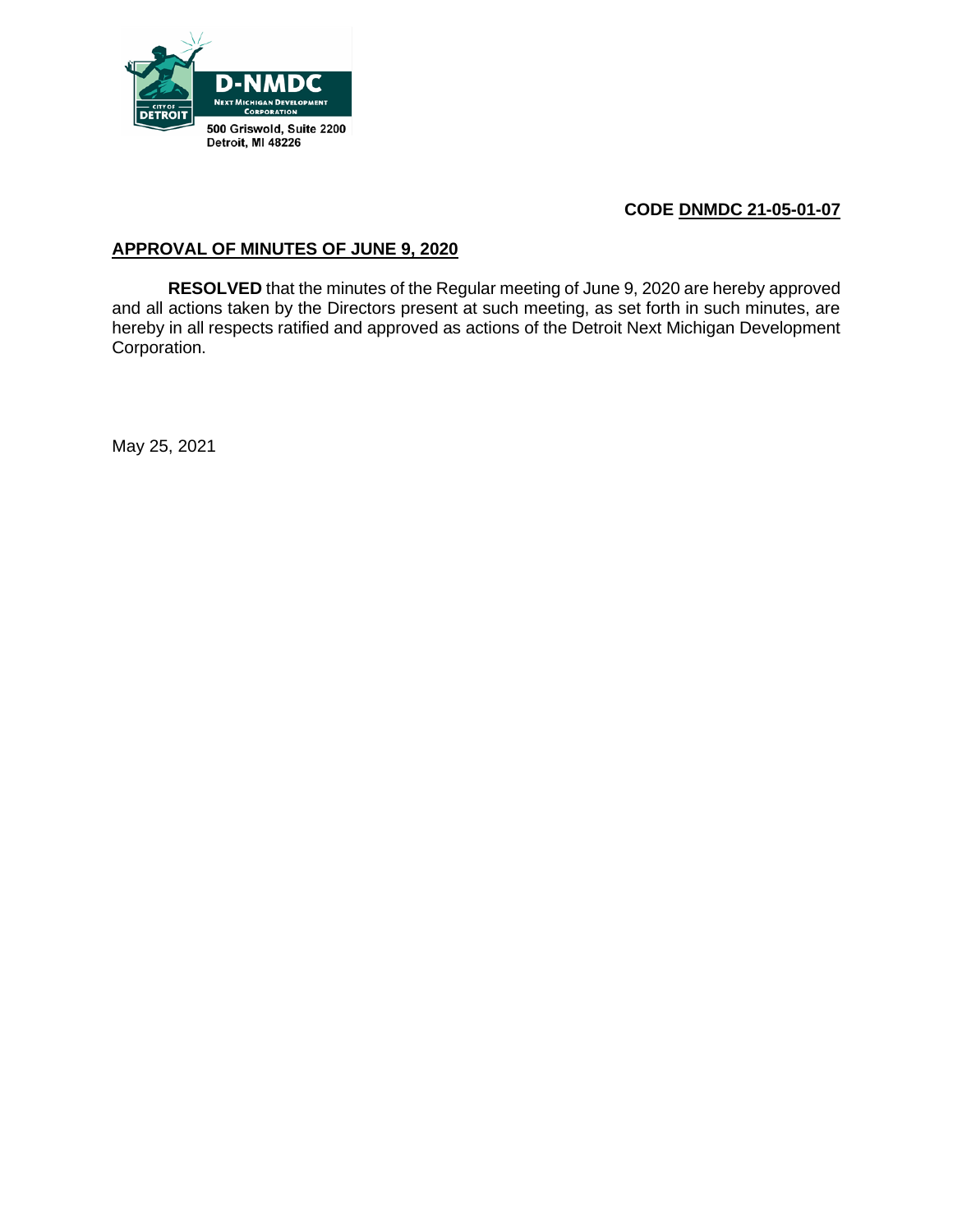

# **ADMINISTRATION: ADOPTION OF DNMDC BUDGET FY 2021-2022**

**RESOLVED**, that the Board of Directors of the Detroit Next Michigan Development Corporation (the "DNMDC") hereby approves the attached DNMDC budget (Exhibit "A") for fiscal year July 1, 2021 to June 30, 2022.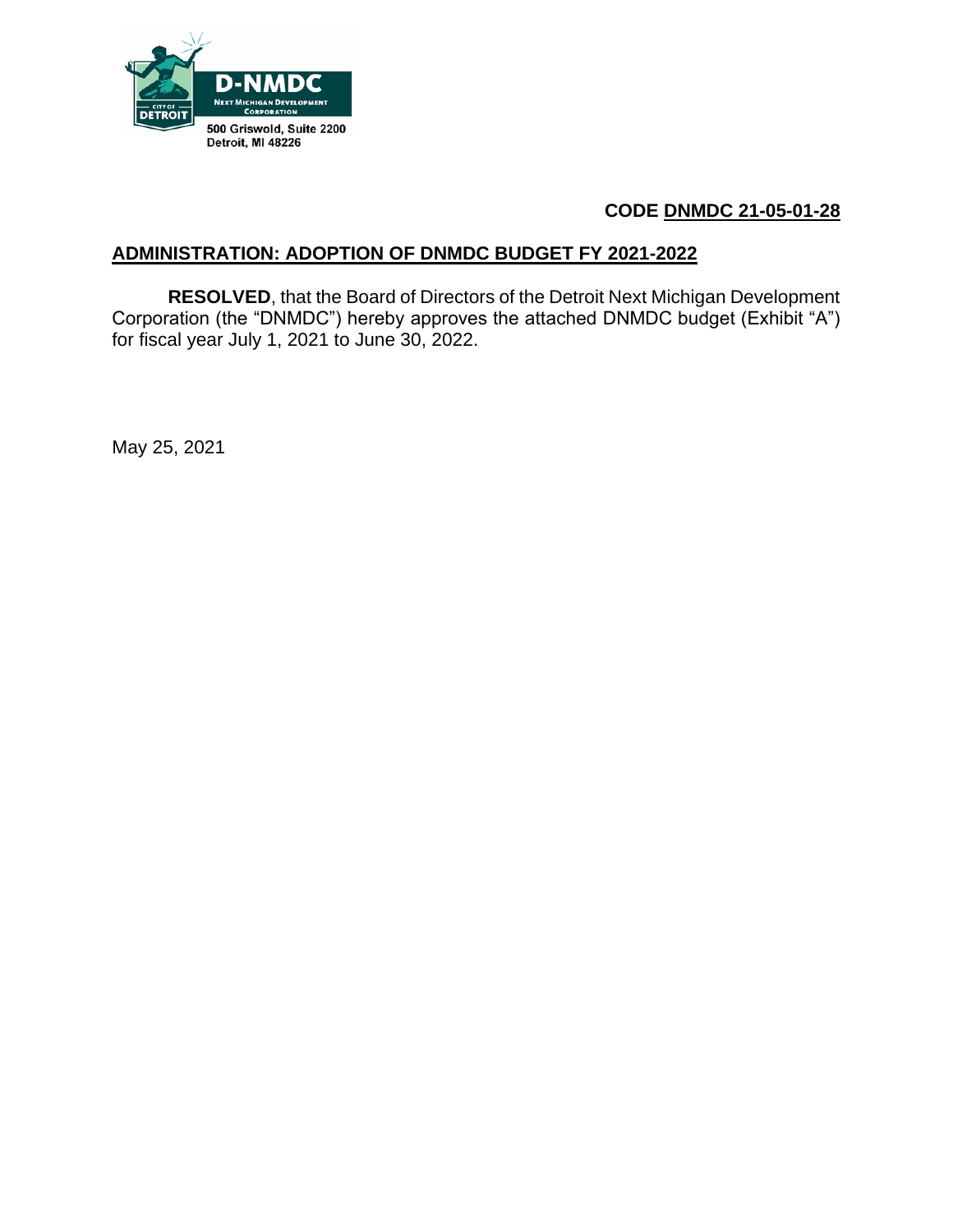

### **ADMINISTRATION: APPROVAL OF DETROIT NEXT MICHIGAN DEVELOPMENT CORPORATION'S AGREEMENT WITH DEGC**

**WHEREAS**, On July 1, 2020, the Detroit Next Michigan Development Corporation (the "DNMDC") entered into a professional services agreement (the "Agreement") with the Detroit Economic Growth Corporation (the "DEGC") by which the DEGC provides administrative services to the DNMDC; and

**WHEREAS**, the term of the Agreement expires on June 30, 2021; and

**WHEREAS**, the DNMDC, recognizing the needed and valuable services provided by the DEGC, desires to extend the term of the Agreement for an additional 12-month term to expire June 30, 2022.

**NOW THEREFORE BE IT RESOLVED** that the Board of directors of the Detroit Next Michigan Development Corporation (the "DNMDC") hereby approves the attached DNMDC/ DEGC Agreement (Exhibit "A") for fiscal year July 1, 2021 to June 30, 2022.

**BE IT FINALLY RESOLVED** that the Board of directors of the Detroit Next Michigan Development Corporation (the "DNMDC") hereby authorizes any two of its Officers or Authorized Agents or any one Officer and any one Authorized Agent of the DNMDC to execute the Agreement and any and all documents necessary to implement the provisions and intent of this resolution.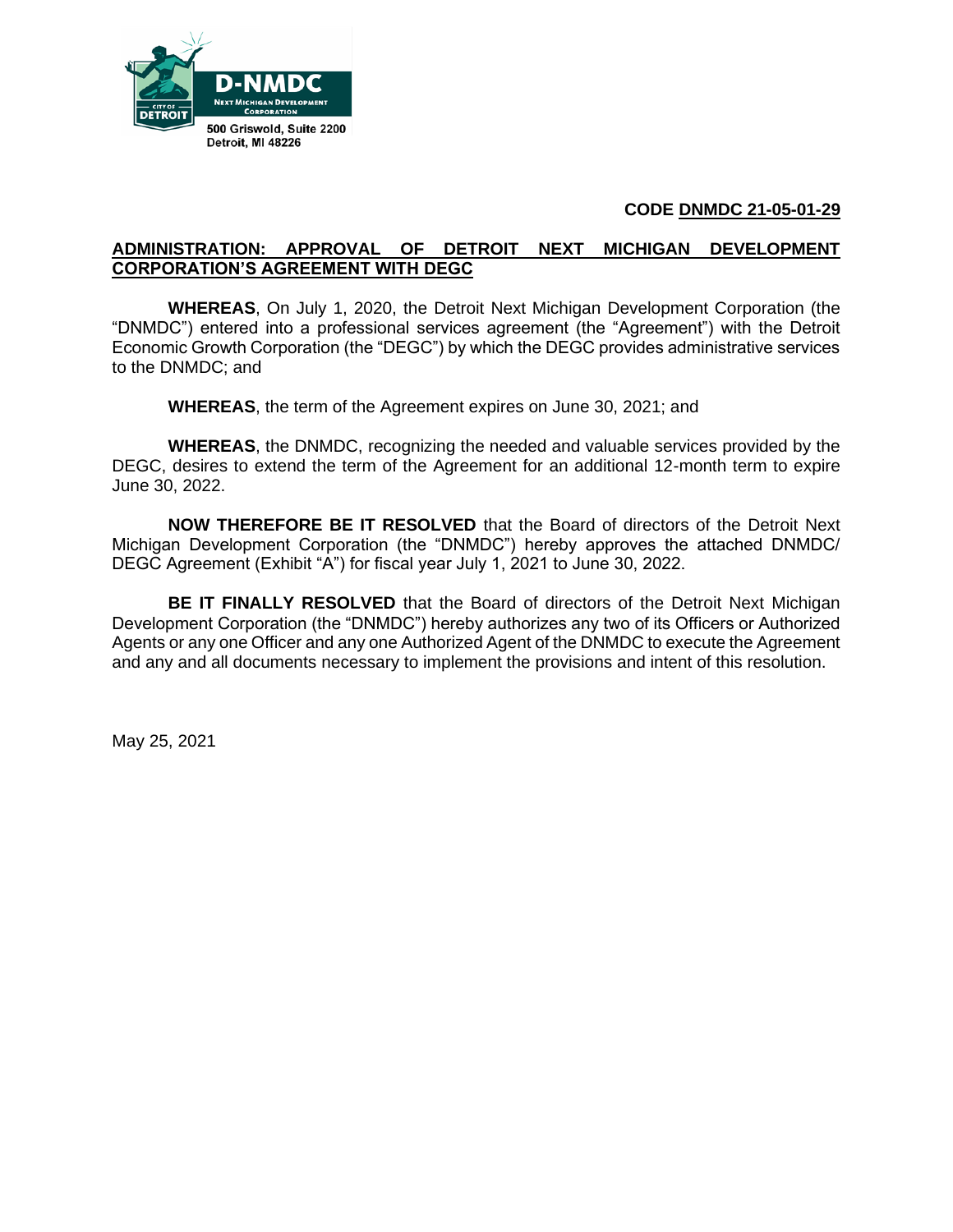

# **ADMINISTRATION: ELECTION OF OFFICERS**

**RESOLVED**, that the Board of directors of the Detroit Next Michigan Development Corporation (the "DNMDC") hereby, pursuant to provisions of its bylaws, elects the following DNMDC Board members as DNMDC's Officers to serve in the indicated capacity for a term of one year or until his or her successor is duly elected and qualified.

Linda Forte \_\_\_\_\_\_\_\_\_\_\_, Chairperson **Jonathan Quarles** \_\_\_\_\_\_, Vice Chairperson Marsha Bruhn<sub>\_\_\_\_\_\_\_\_\_\_\_\_</sub>, Secretary \_\_Thomas Stallworth\_\_\_\_\_\_, Treasurer